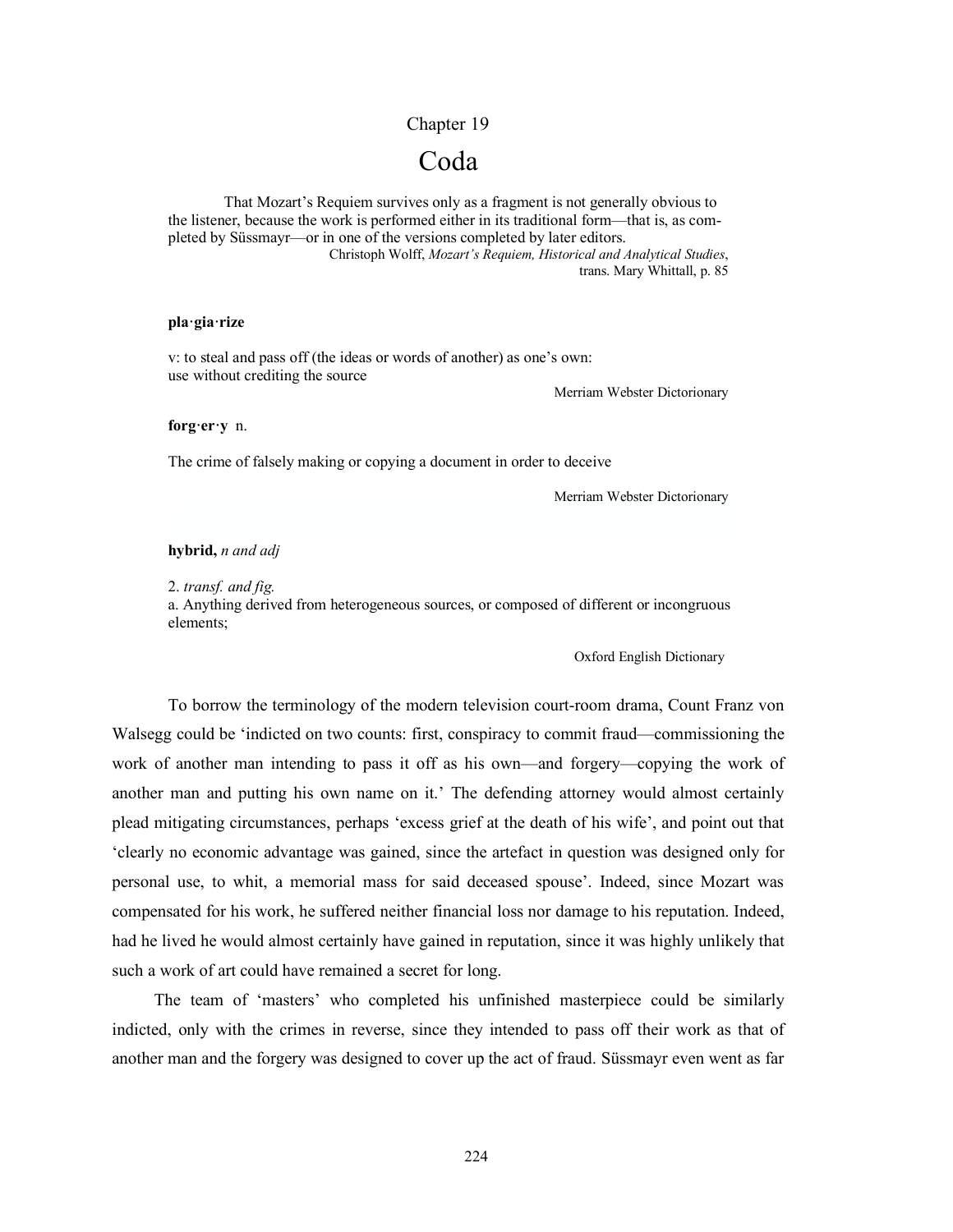as to sign the score that was handed to Count Walsegg with a forgery of Mozart's signature, $\frac{1}{1}$ adding 'mpa', which stood for 'manu propria' or 'in my own hand' [meaning Mozart's, which clearly it wasn't] and going even further by adding 'di me' or 'by me' [again meaning Mozart, which was at best partly untrue], a notation Mozart himself never used.<sup>2</sup>

Constanze, as mastermind behind the forgery, could not only have been indicted as a coconspirator, but must have lived in fear that Walsegg would sue for breach of contract when she not only had other copies made, but sold them for considerable sums of money and arranged performances of the work for her financial benefit. After all, since he had paid for it and set out specific conditions, it was technically his property. Only his fear of exposing the fraud stood between them both and public disgrace. It has all the engrossing elements of an eighteenth century soap opera. No wonder the nineteenth century adored it and added its own layers of intrigue and melodrama.

However, whilst the concept of forgery hasn't changed much in two hundred years, modern views of how a work of art comes into existence in relation to the work of other artists are as anachronistic as the idea of a courtroom drama. The modern concept of plagiarism didn't emerge until the late nineteenth century, partly as a result of the Romantic movement's notion that a work of art was the product of a unique and personal expression, and partly as the result of changes in the publishing industry. Bach thought nothing of transcribing violin works by Vivaldi for the organ without attribution and presenting them as his own compositions; Mozart did not see the need to write 'after a work by G. F. Handel' at the top of his score of the *Requiem aeternam* even though it borrows copiously from that composer. Such concepts of intellectual copyright are a fairly modern invention, so in a very real sense Süssmayr cannot be criticised for failing to own up if the movements he claimed as 'ganz neu von mir verfertigt' were based on Mozart sketches, especially if the full realisation of the ideas was his. As all composers did, he was simply assembling a composition from the available musical DNA of the time: to assert that his process was dishonest is to impose a modern, and basically academic, concept onto a historical situation.

Nor was the idea of a work of art being created by a team of artists a strange one: it is well known that in the artist studios of Renaissance masters—often teaching environments much of the work, such as painting backgrounds, was done by apprentices with the masters themselves sometimes providing only the central figure. In that sense, almost any painting from

l

<sup>1</sup> See H.C. Robbins Landon, *1791: Mozart's Last Year*, Thames and Hudson, 1988, p. 163

<sup>&</sup>lt;sup>2</sup> He also added the date '792', the standard abbreviation for 1792, presumably in the hope that Walsegg would believe that Mozart himself would have written down the year in which he expected to finish it on the first page of the score, before he had, even though it was widely known that Mozart had died in 1791.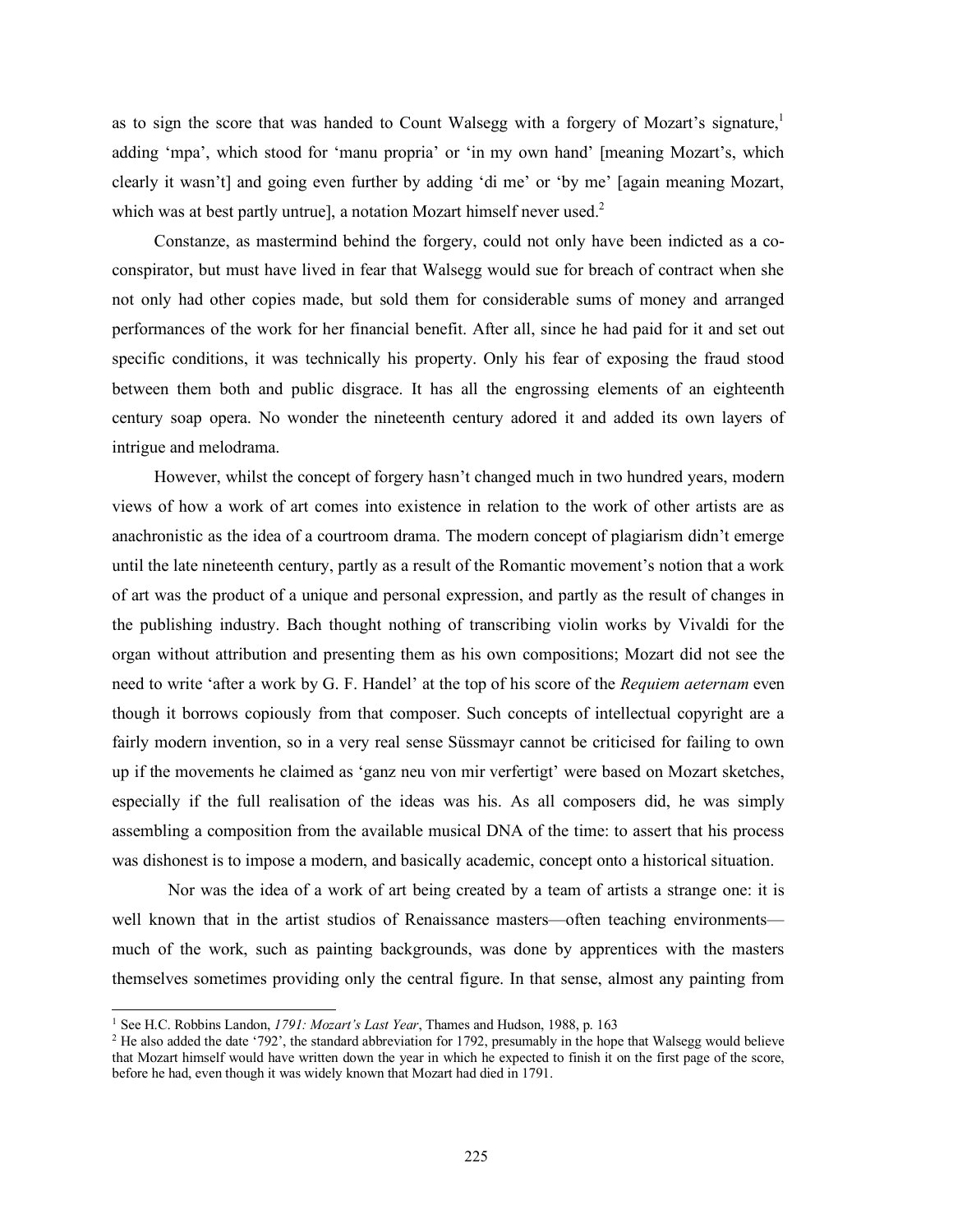this period one cares to name could be called a collaboration, or 'hybrid'. For example, many art historians believe that in Verrocchio's Baptism of Christ the young angel holding Jesus' robe was painted by his young apprentice Leonardo da Vinci: but it is still regarded as Verrocchio's painting.<sup>3</sup> Mozart himself had no problem asking Süssmayr to provide the unaccompanied recitatives for *La clemenza di Tito*, though it must be admitted that these made up a very small portion of the work. The care Constanze took to present the Requiem to the world as the work of a single composer was as much the result of her need to receive the second half of the commission fee as the result of moral qualms over whether the work sprang solely from her husband's imagination.

However, one can't escape the fact that the score presented to Count Walsegg was a forgery: Süssmayr quite deliberately made his handwriting Mozart's as closely as possible, even going so far as to fake Mozart's signature: his intent was to deceive just as surely as it was Walsegg's to do exactly the same when he copied Süssmayr's score himself and placed his own signature on it. When modern editor-completers attempt to integrate their work into the traditional version as seamlessly as possible with the goal of ameliorating the traditional version to bring it closer to Mozart's ideals (i.e. more 'authentic') they side-step the charge of forgery by appending their name to it proudly and publicly, in stark contrast with the team that Constanze assembled. While the document they produced is authentic to its time, it is not authentic Mozart. How can those competing authenticities be reconciled?

Concepts of authenticity are complicated and largely culturally derived, and such attitudes change over time. As Maunder has noted: '...it is only through careful study...that one can reconstruct as accurately as possible the framework within which the composer's imagination moved and hence the limits we must set ourselves in trying to bring his music to life.<sup>24</sup> In this context, the historical one, one can answer the question posed in the Introduction of this book: 'would a version [of the Requiem] that replaced Süssmayr's work with Eybler's have the same 'authenticity' even though it doesn't have the performance history?'5 with a resounding 'yes', but it still wouldn't be authentic Mozart. The work of both men was part of 'the framework within which [Mozart's] imagination moved' and in that sense should be given equal weight. Just as Mozart himself searched many and various sources for his masterpiece, surely the modern audience is justified in doing the same? The fact that Mozart weighed the talents of both

 $\overline{a}$ 

<sup>&</sup>lt;sup>3</sup> There is a story associated with this painting which holds that Leonardo's work was so far superior to his master's that Verrocchio put down his brush and never painted again, but it may well be apocryphal.

<sup>&</sup>lt;sup>4</sup> Maunder, p. 197

<sup>&</sup>lt;sup>5</sup> see page iii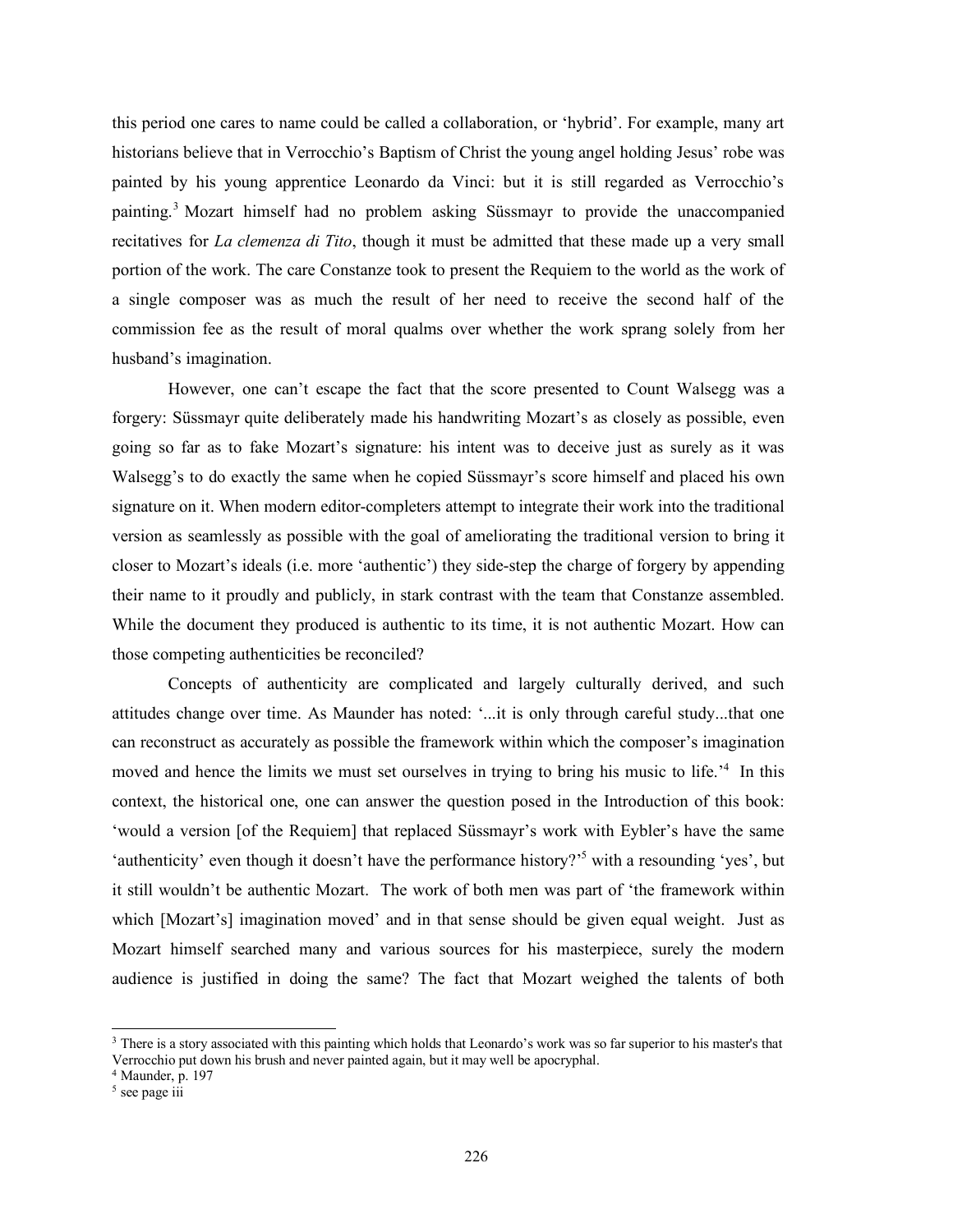Süssmayr and Eybler and rated the latter higher gives both a powerful insight into his understanding of the prevailing musical language, and another useful tool with which to evaluate all the contributions to the score. Such a process validates both the historical authenticity of the hybrid forgery that we know as the Mozart Requiem, and the process by which any modern version tries to re-shape it by recreating the framework within which Mozart's imagination moved, i.e. Mozart's own music. As Wolff notes in the quotation at the head of this chapter, the modern listener—unless he or she has done a good deal of homework—generally does not realise that they are listening to a hybrid work, and Constanze has been forgiven for the forgery she foisted on poor Count Walsegg.

The modern listener relates to any work of art as a construct between their own likes, dislikes and understandings and whatever conscious or unconscious historical preconceptions they may or may not have. Sadly, we cannot experience Mozart in the way his contemporaries did: the changing styles of and attitudes towards music have changed our expectations, our entire concept of what a work by Mozart 'is'. In that sense, any performance of a piece of music after the period in which it was conceived must inevitably be different from what its contemporaries would have experienced: like Planck's constant, any modern performance can't help but contain distortions of the composer's intentions. Maunder gives an excellent example: 'the Viennese fortepiano of c.1785 ... no longer sounds to us, as it did to the composer, like a 'normal' piano. This 'normality' can be translated into our terms by playing the music on the modern piano instead, though only at the price of several other distortions of Mozart's intentions.'6 Playing it on a modern reproduction of a fortepiano only introduces a different kind of distortion by injecting the lens of unfamiliarity: it doesn't sound 'normal' to us, so while it might be the sound an eighteenth century composer could well have heard, our experience would not be the same as theirs. In the same way, when modern editor-completers remove Süssmayr's technical errors and adjust his instrumentation in an attempt to recreate a Mozartian 'normality', they remove one layer of distortion but can't help introducing another.

A modern performance of any 'old' piece of music cannot but have layers of distortion. Each generation of performers puts its own mark on a work, which is accepted, rejected, adapted and passed on to and by the next. This must be so if music is to be a living art, not a museum display, frozen in time. The Mozart Requiem is not immune to that distortion in whatever version it is performed. As Simon Keefe has observed: 'modern completions provide a salutary reminder that the performed Requiem can never be about Mozart alone. The completers may want to

 $\overline{a}$ 

 $6$  Maunder, p. 198